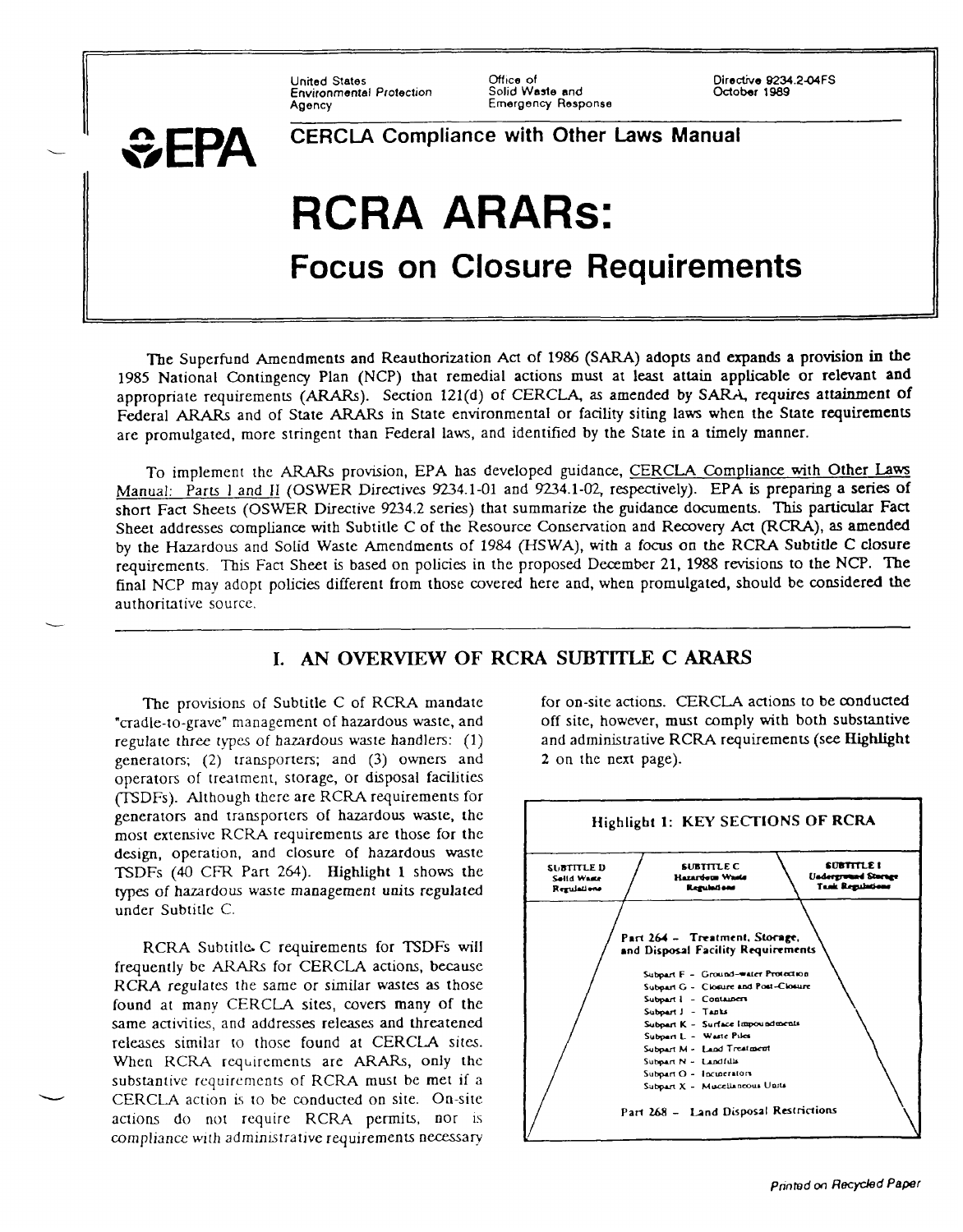#### **Highlight 2: SUBSTANTIVE** ANI) ADMINISTRATIVE REQUIREMENTS

**Substantive Requirements are** those requirements that pertain directly to actions or conditions in the environment. Examples include performance standards for incinerators (40 CFR 264.343), treatmen standards for land disposal of restricted waste (40 CFR 268), and concentration limits, such as MCLs

**Administrative Requirements** are those mechanisms that facilitate the implementation of the substantive requirements of a statute or regulation. Examples include the requirements for preparing a contingenc plan, submitting a petition to delist a listed hazardous waste, recordkeeping. and consultations

#### A WHEN RCRA IS APPLICABLE

RCRA Subtitle C requirements for the treatment, storage, and disposal of hazardous waste are applicable for a Superfund remedial action if the following conditions are met:

- . The waste is a RCRA hazardous waste, and either:
- The waste was initially treated, stored, or disposed of after the effective date of the particular RCRA requirement, or
- The activity at the CERCLA site constitutes treatment, storage, or disposal, as defined by RCRA-

#### 1. When a CERCLA Waste is a RCRA Hazardous **Waste**

In order for RCRA requirements to be applicable, a Superfund waste must be determined to be a listed or characteristic hazardous waste under RCRA (see Highlights 3a and 3b for the definition of RCRA hazardous waste). A waste that is hazardous because it once exhibited a characteristic (or media containing a characteristic waste) will not be subject to Subtitle C regulation if it no longer exhibits the characteristic. A listed waste may be delisted if it can be shown that the specific waste is not hazardous based on the standards in 40 CFR 264.22. If such a waste will be shipped off site, it must be delisted through a

rulemaking process. However, to delist a RCRA hazardous waste that will remain on site at a Superfund site, only the substantive requirements for delisting must be met (see "ARARs  $Q$ 's and  $A$ 's," OSWER Directive 9234.2-01FS, May 1989).



#### Highlight 3b: LISTED RCRA HAZARDOUS WASTES (Subpan f) of 40 CFR Part 261)

- **aste Codes (Part 261.31) wastes from** non-specific sources (e.g., F001 - F005 spent solvents);
- K Waste Codes (Part 261.32) wastes from specific sources (e.g., K001 wastewater treatment sludge from wood preserving processes);
- **P Waste Codes (Part 261.33(e))** acutely hazardous commercial chemical products;<sup>\*</sup> and
- **U** Waste Codes (Part  $261.34(f)$ ) toxic commercial chemical products.<sup>\*</sup>

In addition, any solid waste derived from the treatment, storage, or disposal of a listed waste, and any mixture of solid waste and listed waste is a RCRA hazardous waste (regardless of the concentration of hazardous constituents or the percentage of listed wastes in such a mixture).

\*NOTE: The word "product" refers to a commercially pure or technical grade of the chemical. A material does not qualify as a product simply because it is a process waste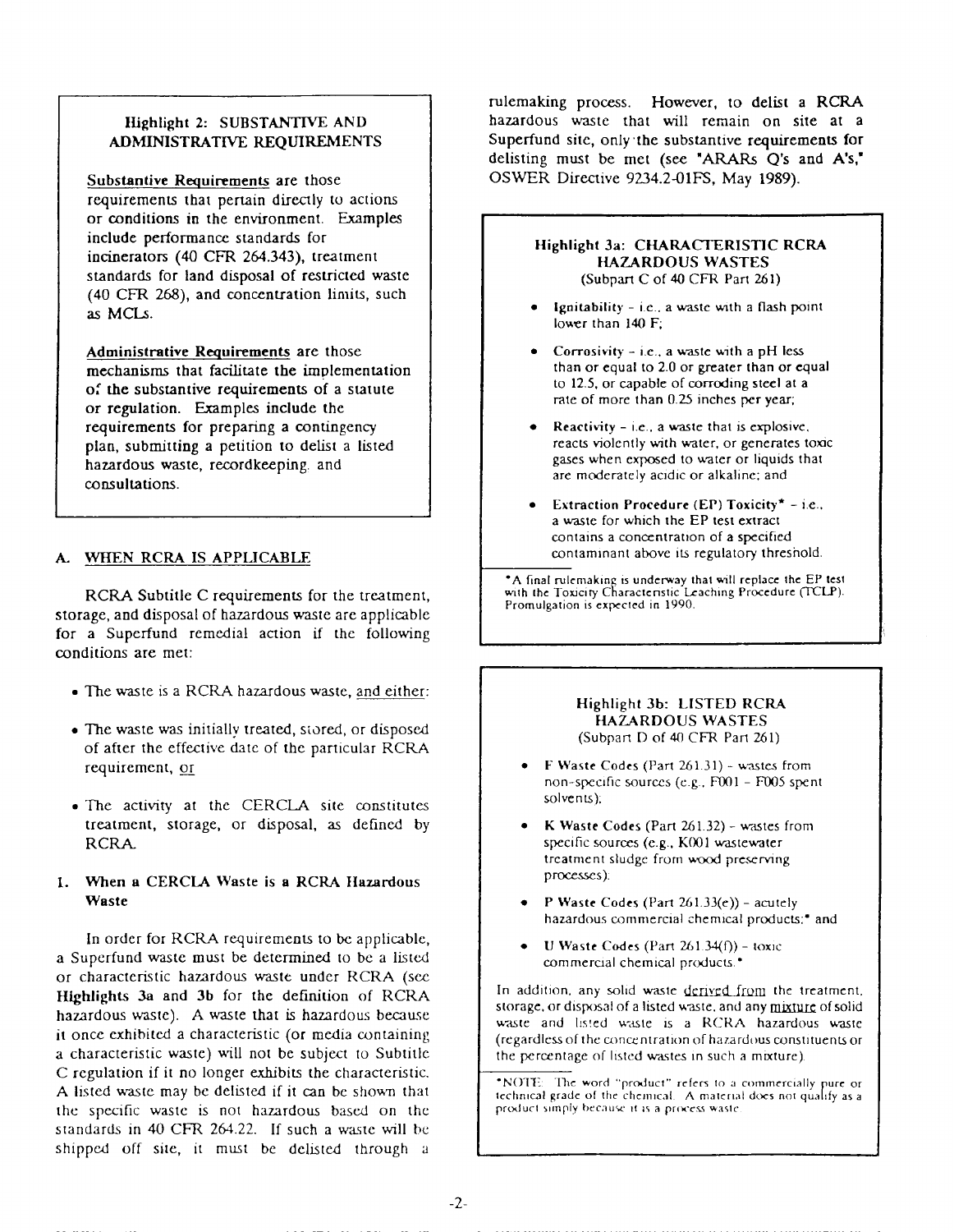Any environmental media (i.e., soil or ground water) contaminated with a listed waste is not a hazardous waste, but must be managed as such until it no longer contains the listed waste, generally when constituents from the listed waste are at health-based levels. Delisting is not required.

To determine whether a waste is a listed waste under RCRA, it is often necessary to know the source of that waste. For any Superfund site, if an affirmative determination cannot be made that the contamination is a RCRA hazardous waste, RCRA requirements will not be applicable. A determination of whether a waste is a characteristic waste can be based on testing the waste. Alternatively, best based on testing the waste. professional judgment (based on knowledge of the waste and its constituents) can be used to determine whether testing is necessary.

#### 2. When the Date of Initial Disposal Triggers RCRA Applicability

A RCRA requirement will be applicable if the hazardous waste was treated, stored, or disposed of after the effective date of the particular requirement. The RCR4 Subtitle C regulations that established the hazardous waste management system first became effective on November 19, 19S0. RCRA regulations will not be applicable to wastes disposed of before that date, unless the CERCLA action itself constitutes treatment, storage, or disposal (see below). Additional standards have been issued since 1980; therefore, applicable requirements may vary somewhat, depending on the specific date on which the waste was disposed.

#### 3. When Superfund Activities Trigger RCRA Applicability

RCRA requirements for hazardous wastes will also be applicable if the response activity at the Superfund site constitutes treatment, storage, or disposal, as defined under RCRA- Disposal of hazardous waste, in particular, triggers a number of significant requirements, including closure significant requirements, requirements (see Part II of this Fact Sheet) and land disposal restrictions, which require treatment of wastes prior to land disposal. (See Guides on Superfund Compliance with Land Disposal Restrictions, OSWER Directives  $9347.3-01$  FS through  $9237.3-06$  FS, for a detailed description of these requirements.)

Because remedial actions frequently involve grading, excavating, dredging, or other measures that disturb contaminated material, activities at Superfund sites may constitute disposal, or placement, of hazardous waste (see Highlight 4).

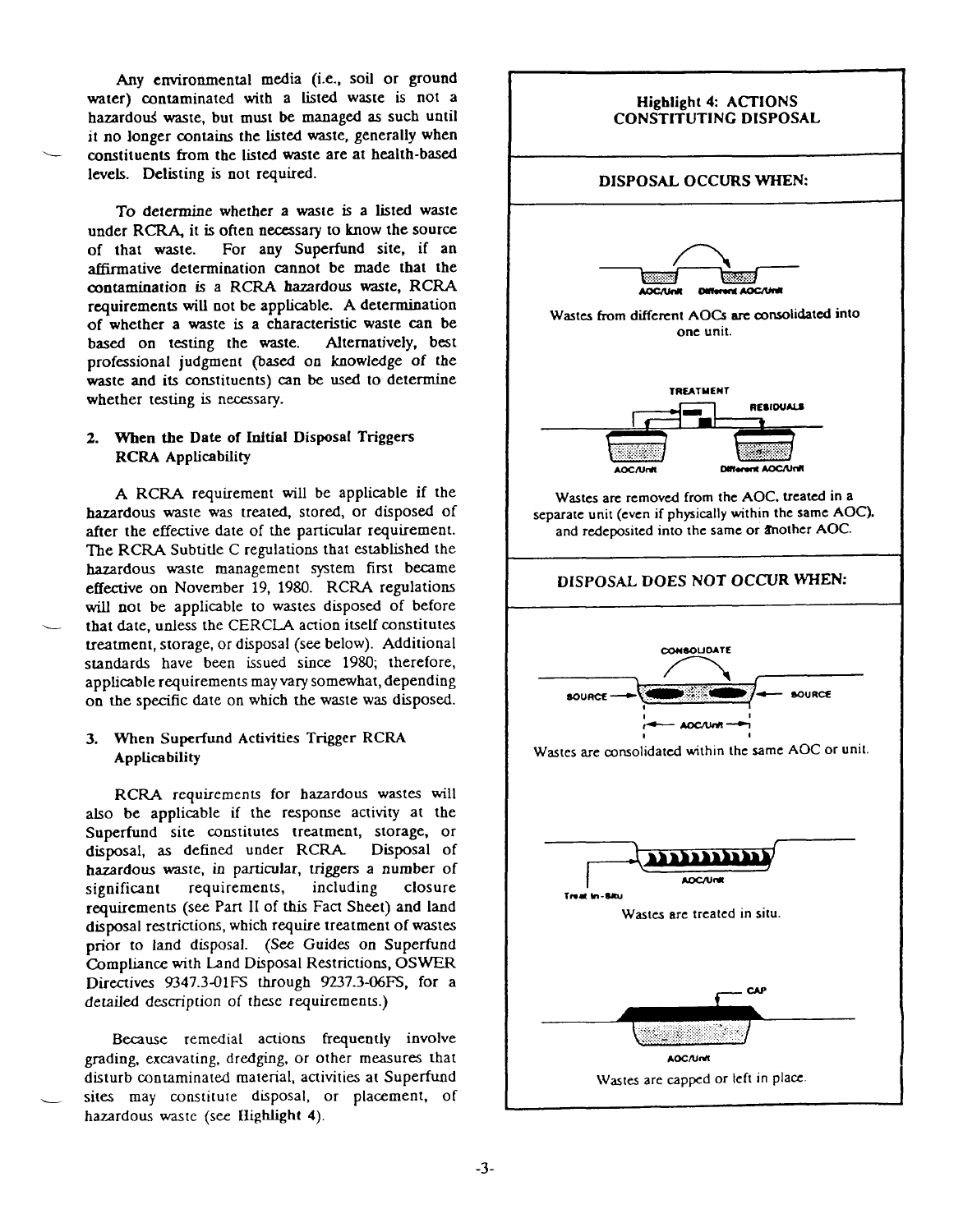EPA has determined that disposal occurs when wastes are placed in a land-based unit. However, movement within a unit does not constitute disposal or placement, and, at CERCLA sites, an area of contamination (AOC) can be considered to be comparable to a unit. Therefore, movement within an AOC does not constitute placement.

#### **B.**  WHEN RCRA IS RELEVANT AND APPROPRIATE

RCRA requirements that are not applicable may, nonetheless, be relevant and appropriate, based on site-specific circumstances. For example, if the source or prior use of a CERCLA waste is not identifiable, but the waste is similar in composition to a known, listed RCRA waste, the RCRA requirements may be potentially relevant and appropriate, depending on other circumstances at the site.

However, the similarity of the waste at the CERCLA site to RCRA waste is not the only, nor necessarily the most important, consideration in the determination. An in-depth, constituent-by-constituent analysis is generally neither necessary nor useful, since most RCRA requirements are the same for a given activity or unit, regardless of the specific composition of the hazardous waste.

The determination of relevance and appropriateness of RCRA requirements is based on the circumstances of the release, including the hazardous properties of the waste, its composition and matrix, the characteristics of the site, the nature of the release or threatened release from the site, and the nature and purpose of the requirement itself. Some requirements may be relevant and appropriate for certain areas of the site, but not for other areas. In

addition, some RCRA requirements may be relevant and appropriate at a site, while others are not, even for the same waste. For example, minimun technology requirements may be considered relevant  $\sim$ and appropriate for one area receiving waste because of the high potential for migration of contaminants in hazardous levels to ground water, but not for another area that contains relatively immobile waste. Land disposal restrictions may be determined not to be relevant and appropriate for either area because the treatment technology required by the requirement is not appropriate, given the matrix of the waste. Only those requirements that are determined to be both relevant and appropriate must be attained.

#### C. STATE AUTHORIZATION UNDER RCRA

A State may be authorized to administer the RCRA hazardous waste program in lieu of the Federal program provided that the State has equivalent authority. Authorization is granted separately for the basic RCRA Subtitle C program, which includes permitting and closure of TSDFs; for regulations promulgated pursuant to HSWA, such as land disposal restrictions; and for other programs, such as delisting of hazardous wastes. If a site is located in a State with an authorized RCRA program, the State's promulgated RCRA requirements wil' replace the equivalent Federal requirements as potential ARARs.

An authorized State program may also be more stringent than the Federal program. For example, a State may have more stringent test methods for characteristic wastes., or may list more wastes as hazardous than the Federal program does. Therefore, it is important to determine whether laws in an authorized State go beyond the Federal regulations.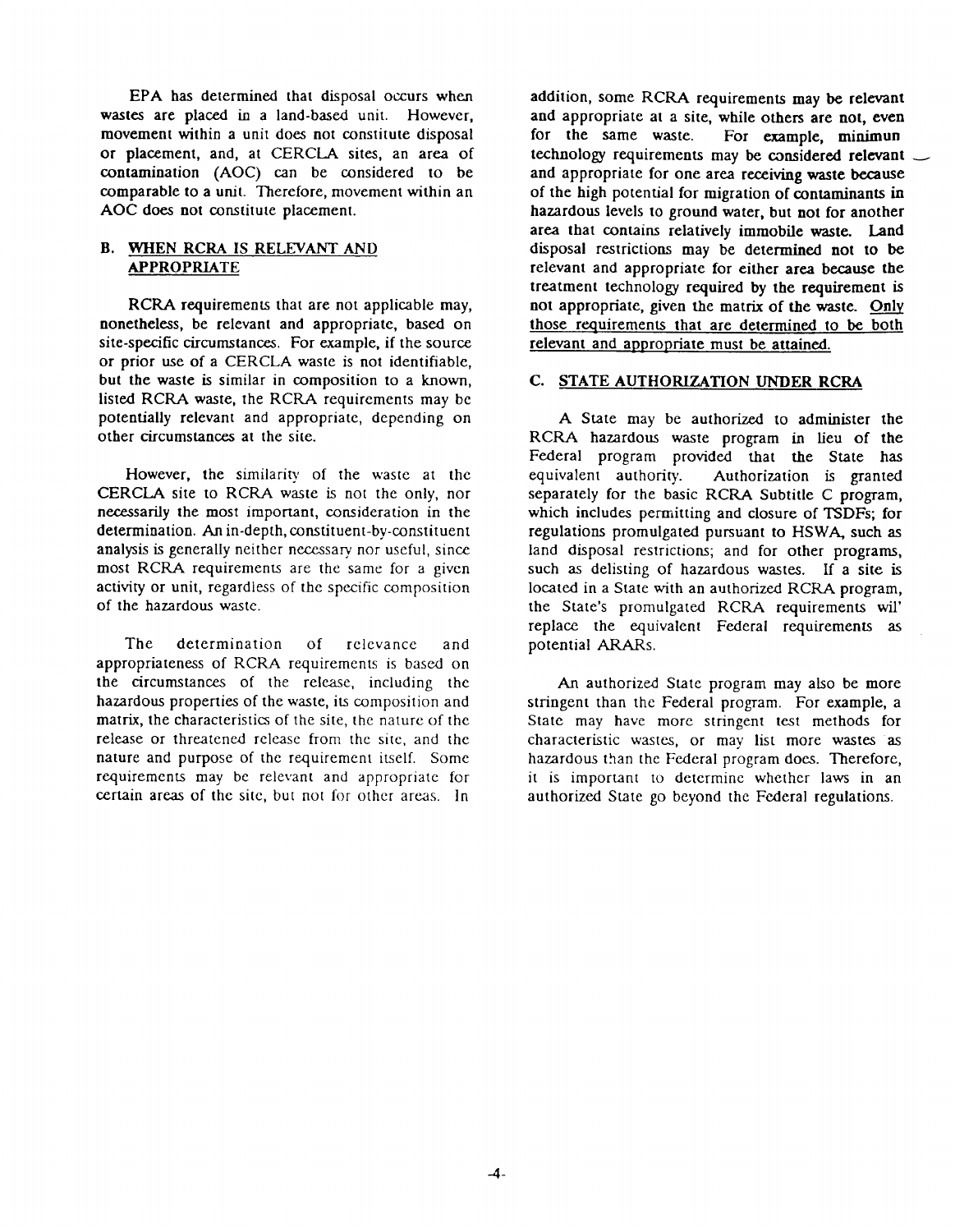## Il. FOCUS ON RCRA CLOSURE REQUIREMENTS

For each type of unit regulated under RCRA, Subtitle C regulations contain closure standards that must be met when a unit is closed. For treatment and storage units, the standards require that all hazardous waste and hazardous waste residues be removed when the unit is closed. In addition to the option of closure by removal, called "clean closure," units such as landfills, surface impoundments, and waste piles may be closed as disposal or landfill units with waste in place, referred to as "landfill closure." Frequently, the closure requirements for such landbased units will be either applicable or relewmt and appropriate at Superfund sites.

**L** 

-

#### A. WHEN CLOSURE REQUIREMENTS ARE APPLICABLE

The basic prerequisites for applicability of closure requirements are:  $(1)$  the waste must be a hazardous waste; and (2) the unit (or AOC) must have received waste after the RCRA requirements became effective, either because of the original date of disposal or beause the CERCLA action constitutes disposal (described in Part I of this Fact Sheet). When RCRA closure requirements are applicable, the regulations allow only two types of closure:  $(1)$  clean closure; and (2) disposal or landfill closure.

Highlight 5 provides a description of each type of closure. Clean closure standards assume there will be unrestricted use of the site and require no maintenance after the closure has been completed, and are often referred to as the "eatable solid, drinkable leachate" standards. In contrast, disposal or landfill closure standards require post-closure care and maintenance of the unit for at least 30 years after closure. EPA has prepared several guidance on closure and final covers (e.g., the draft RCRA Guidance Manual for Subpart G, Closure and Post-Closure Standards, EPA-53O-SW-78-O1O, and the technical guidance document, Final Covers on Hazardous Waste Landfills and Surface Impoundments, EPA 530-SW-89-047, July 1989). These guidance documents are not ARARs, but are to be considered (TBC) for CERCLA actions and may assist in complying with these regulations. Of course, the performance standards in the regulation may be attained in ways other than that described in guidance, depending on the specific circumstances of the site.

### Highlight 5: REQUIREMENTS FOR CLEAN AND LANDFILL CLOSURE

Clean Closure: All waste residues and contaminated containment system components (e.g., liners), contaminated subsoils, and structures and equipment contaminated with waste and Ieachate must be removed and managed as hazardous waste or decontaminated before the site management is completed, "edible soil, drinkable leachate" (see 40 CFR 264.111, 264.22\$(a)].

**Landfill Closure:** The unit must be capped with a final cover designed and constructed to:

- provide long-term minimization of migration of liquids;
- function with minimum maintenance;
- promote drainage and minimize erosion;
- accommodate settling and subsidence; and
- have a permeability less than or equal to any bottom liner system or natural subsoils present.

Post-closure care includes maintenance of the final cover; operation of a Ieachate and removal system; and maintenance of a groundwater monitoring system [see 40 CFR 264.117,  $264.228(b)$ ].

#### B. WHEN CLOSURE REQUIREMENTS ARE RELEVANT AND. APPROPRIATE

If they are not applicable, RCRA closure requirements may be relevant and appropriate. However, there is more flexibility in designing closures because a hybrid closure is possible. Hybrid closure occurs when only certain requirements in the closure standards are relevant and appropriate. Depending on the site circumstances and the remedy selected, either clean closure, landfill closure, or a combination of both may be used.